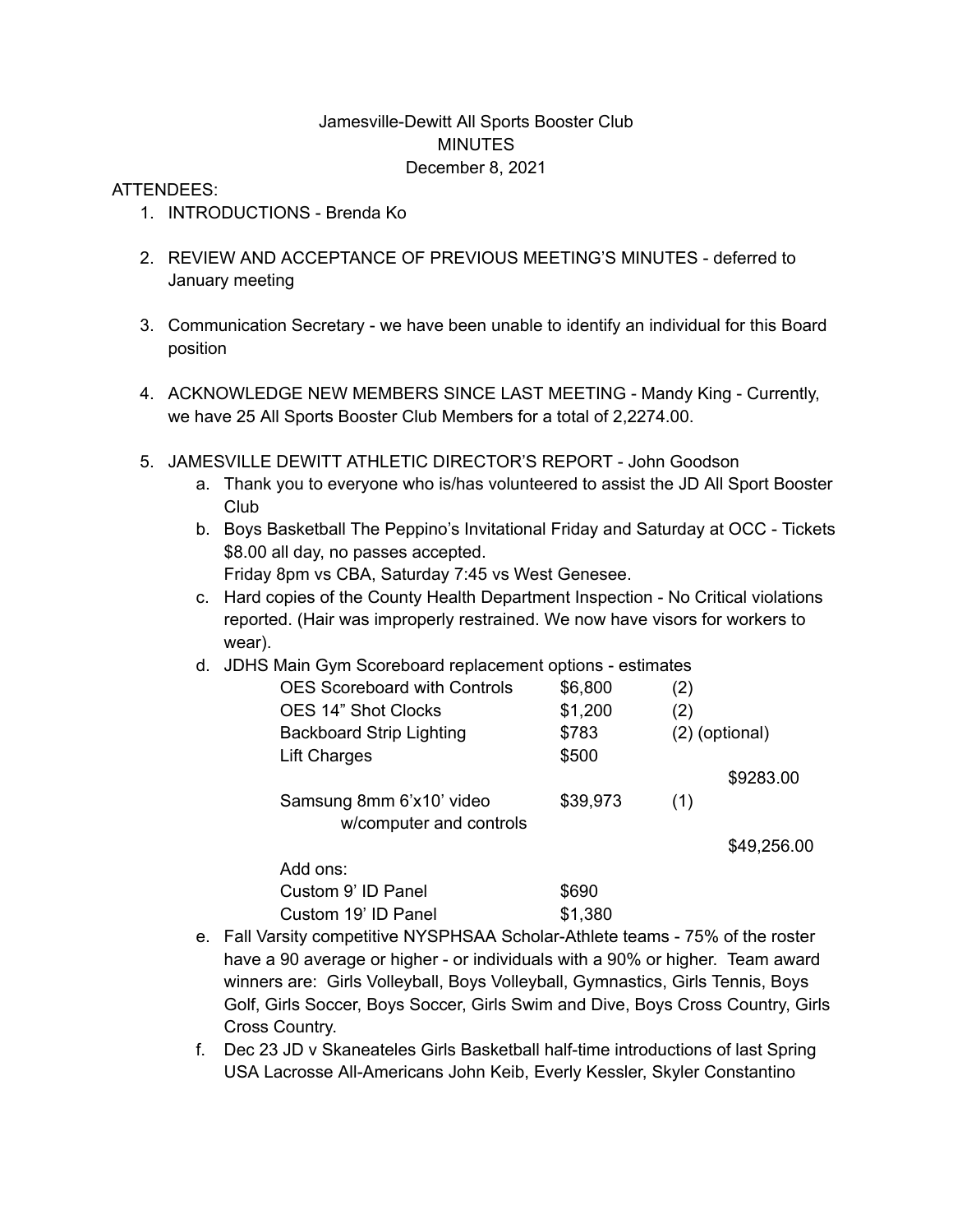- g. JDTV Dec 14, 21, 23, 28, Jan 4, 11, 14, 19, 22, 29 Feb 1, 4, 8, 11
- h. Modified Baseball and Softball Jerseys \$2520.00 baseball, \$2520.00 softball, \$3000 Boys Track, \$3000 Girls Track
- i. SAAC sportsmanship NFHS courses Captain, Leadership, Mental Health and Suicide Prevention, Community Service Challenge, Official and Coaches Appreciation
- 6. STATUS OF FUNDRAISING and PROJECTS BY INDIVIDUAL TEAMS Mandy King/John Goodson
	- a. COMPLETED THIS ACADEMIC YEAR
		- i. Juvenile Diabetes Research Foundation student athlete Marianna Lorenzo
		- ii. Portable boards for Lacrosse arena
		- iii. Soccer Peachtree Sandwich Co.
	- b. ONGOING
		- i. Wrestling Ram Run over Thanksgiving break
	- c. NEW/PROPOSED
		- Baseball Turf
		- Girls basketball requests
		- Softball fence project/flagpole
		- Consider streaming all events? Alternative to JD TV Athletes Go Live? Capacity on stadium field and in main gym. Huddle can be streamed as an alternative.
- 7. STATUS OF BOOSTER CLUB PROJECTS Mandy King/John Goodson
	- a. COMPLETED THIS ACADEMIC YEAR
	- b. ONGOING
		- i. New sound system for stadium (\$35,000)
		- ii. JDMS uniform replacement academic year 2 of 3 (\$11,040) next installment of uniform purchases needs to be approved at the January meeting.
	- c. NEW/PENDING
		- i. Replacement of JDHS main gym scoreboard quotes provided by AD discussed; concerns over cost of video components, durability (high end electronics that may get damaged in gym by balls, etc), and return on investment. PRO's: upgrade of existing equipment could be accomplished for under \$10k which may fall within All Sports Booster Club budget this year; addition of new video component would allow for data/video to be streamed during events; video could be used for PE instruction during schooldays; potential for advertisement. CON's: cost of video is very high; concern over cost of protecting video screen and replacement/repair if damaged. It was agreed this discussion would be continued at the January meeting.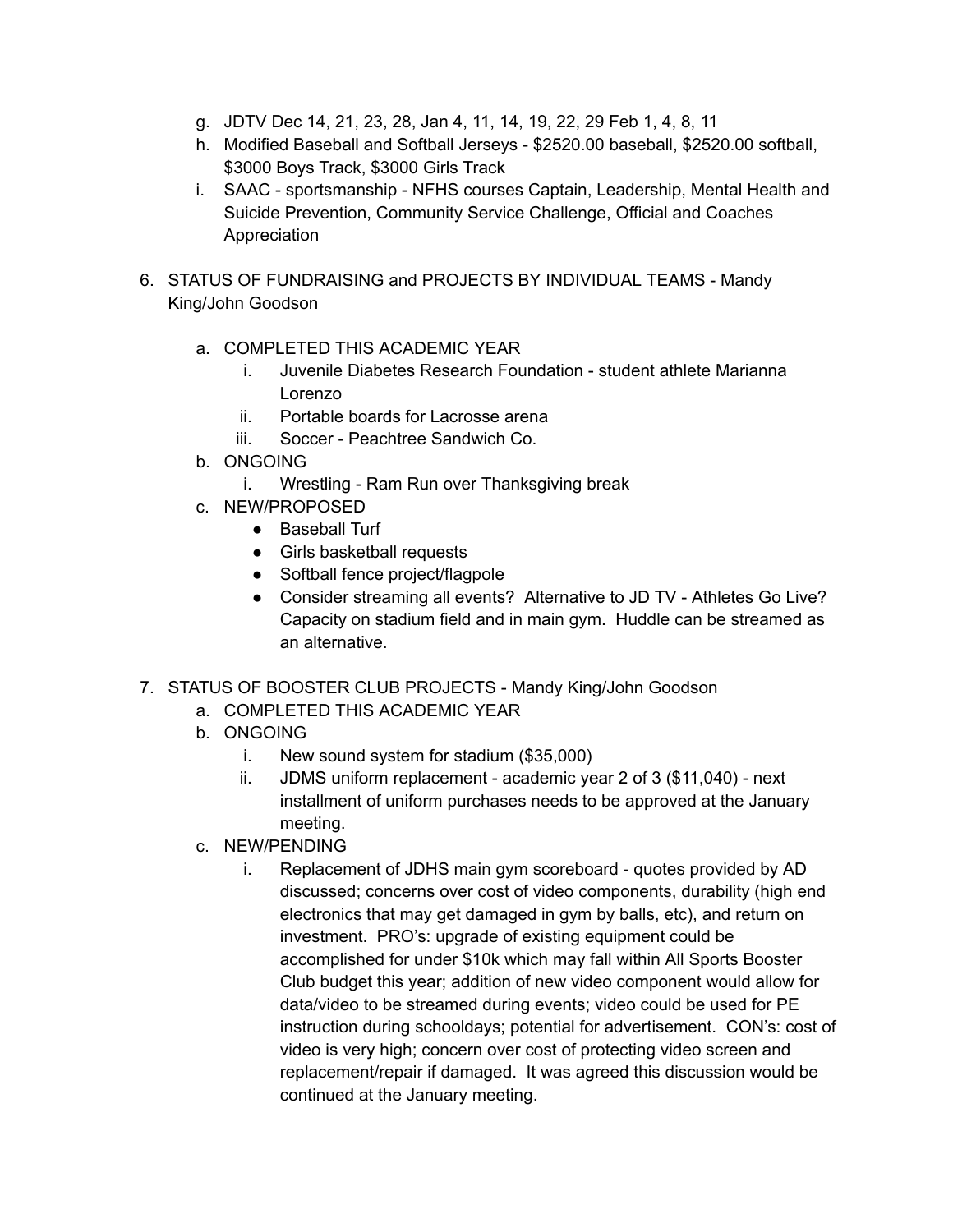## 8. STANDING COMMITTEE REPORTS

- a. FUNDRAISING ACTIVITIES Kelly Austin and Kristina Jordan
	- i. Crunch Night fundraiser opportunity Brenda Ko read email from Kristina Jordan outlining options and suggestions for fundraising. The following was discussed and agreed upon - Brenda Ko to email Kristina Jordan and Kelly Austin with Club approval to proceed:
		- 1. Will request March 4th date for event
		- 2. Concession Stand 8-10 volunteers, 3-4 hrs, for \$500 or 10% of profits, whichever is greater
		- 3. Ticket sales \$20/ticket keep 50% of sales; if we choose to do #3 below as well, then the first 50 would go towards the chuck a puck minimum.
		- 4. Chuck a Puck if Committee feels this would be profitable if we guarantee 50 tickets sold per #2 above, we can run the chuck a puck table - keep 90% of sales.
- b. CONCESSIONS Sue Smith
	- Concessions will be opened for upcoming wrestling tournament.
	- Supply chain challenges continue to impact certain par levels (e.g. nacho cheese is anticipated to be unavailable for at least another month if not longer).
	- Additional signage is needed near grills in stands for reminders about food safety and hair restraints.
	- Will need to discuss options/needs for a replacement refrigeration unit for outdoor stand - e.g. investigate purchase of large inexpensive standard refrigerator, consider reaching out to distributors to inquire if there are any used coolers for donation
- c. VOLUNTEERS
- d. MEMBERSHIP
- e. LOGO/GEAR Sean McQuaid and Michelle Kielbasinski
	- i. Sean has log in and administrative capabilities now.
- f. SPORTSMANSHIP Jennifer Walters
- 9. FINANCIAL REPORT Jamie Frank Total cash on hand is \$ 36,365.26.

## 10. ADDITIONAL ACTION ITEMS

- a. Open Board position Communications Secretary
- b. Review 501(c)(3) guidelines and status Brenda, Mandy, John, and Jamie
- c. Review revised by-laws ALL BOARD MEMBERS This will be shared electronically and copies will be brought to the meeting. We will schedule a separate meeting to discuss the By-Laws.
- 11. OPEN FLOOR/Q&A
	- a. Senior Athlete Celebration 2022 AD will be meeting with team captains for input and discussion on plans for this year - will review past events (i.e. banquet,